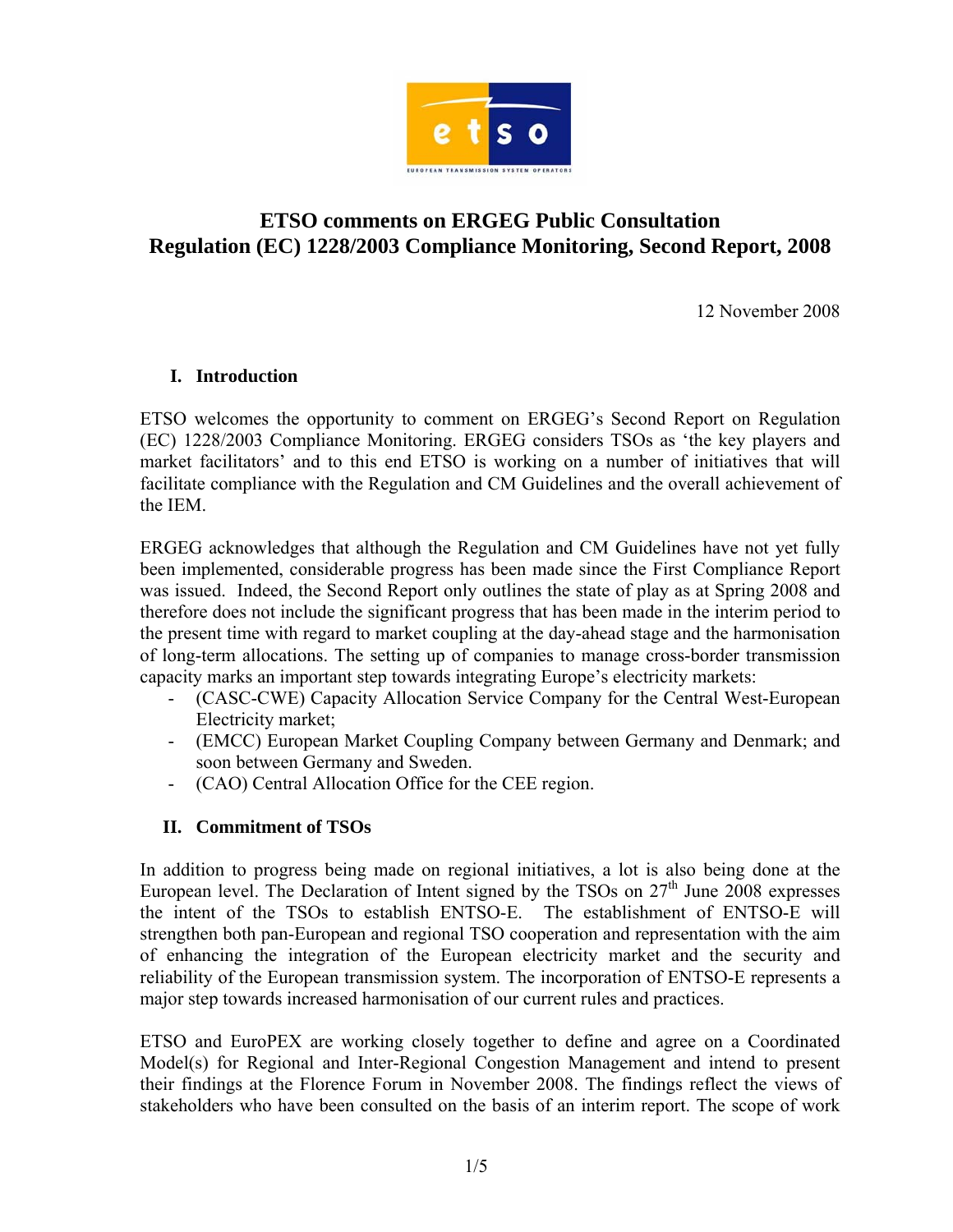includes coordination of capacity calculation methods and cross-border capacity allocation including: forward and secondary markets, day-ahead and intraday mechanisms.

ETSO remains fully committed to continuously developing and improving ETSOVista and establishing the platform as a reference for transparency across Europe's wholesale electricity markets. Since  $1<sup>st</sup>$  September 2008 a new set of data is being published on ETSOVista.

# **III. Comments on issues raised in the consultation**

ETSO considers that criteria which are beyond the legal framework should be excluded from the Report until the Regulation and CM Guidelines have been amended. With regard to the issues of curtailment, firmness and compensation, ETSO would welcome clear and transparent requirements, agreed upon between all regulators, and outlined in the Regulation and CM Guidelines to ensure a common and well-understood standard. ETSO believes that it should be a major contributor in deriving the definitions and rules surrounding these key concepts and as such would like to engage with ERGEG on this matter.

Explicit auctions are fully compliant with the CM Guidelines, although implicit auctions are generally considered more efficient in the short-term timeframes. However, there are preconditions which need to be fulfilled before implicit auctions can be introduced, such as liquid spot markets.

ERGEG recommends the introduction of legally binding provisions on information management and transparency. Although the CM Guidelines introduced a minimum legal level of data provision, they also introduce ambiguity in terms of who is responsible for the publication of certain data. It is essential that these provisions clearly outline the responsibilities for third party data provision and fully acknowledge that TSOs cannot be held accountable for inaccuracies or omissions in data for which they have no control. Having this in mind, ETSO welcomes the regional transparency report. However, the new definitions in this report have the potential to delay the current implementation of the transparency provision deriving from the CM Guidelines.

### **IV. Region specific developments**

In the FUI region:

- National Grid & RTE are finalising the detailed design for the new IFA Capacity Management System (CMS) with the software supplier. Go-live is currently expected in summer 2009. IFA CMS will deliver intraday market-based allocation (explicit auctions) on go-live. This is being developed in line with the CM Guidelines;
- Furthermore, harmonisation opportunities are being explored with the new Britned Interconnector;
- National Grid and RTE have discussed the potential for multi-lateral market coupling on IFA coinciding with the planned introduction of market coupling on Britned. National Grid and Tennet are investing heavily in a market coupling software solution;
- In terms of Transparency, the GB market is considered to be mature, with emphasis and effort in the region being focussed on other key areas.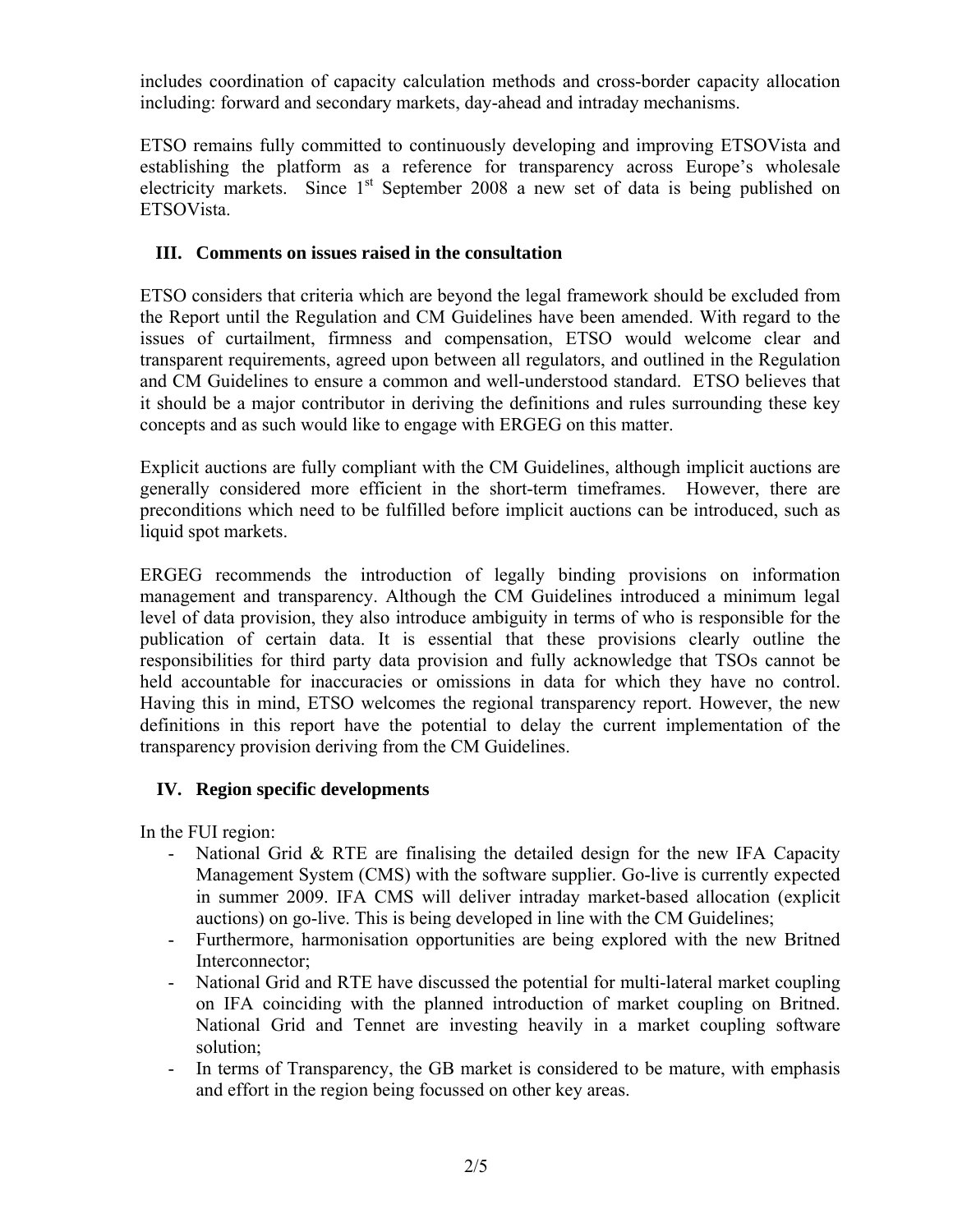In the CWE region:

- Harmonisation of long term capacity auctions (through the creation of CASC) is well advanced (one set of rules, one IT interface, one single point of contact);
- There will be further integration of the day-ahead market with ATC-based market coupling at the end of 2009, followed by flow-based market coupling after a sufficient time of parallel run.
- A proposal for an intraday cross-border target mechanism has been made by the TSOs. The proposed mechanism is in line with the ETSO recommendations. This proposal is going to be further developed by TSOs, PXs and Market Parties;
- A study on inter-regional market coupling with the Nordic region is on-going;
- Improvements on transparency are being achieved.

In the CSE region:

- Congestion management on the Italian interconnection with all the bordering countries (France, Austria, Greece, Switzerland and Slovenia) is solved through the "joint" allocation of the Interconnection Capacity. All available capacity on each interconnection is offered, through explicit auctions (Yearly, Monthly and Daily), on the basis of harmonised, public and non-discriminatory auction rules;
- There have been improvements on allocation rules and work on harmonisation of capacity allocation;
- A working group has been set up for the creation of a single point of contact, which will manage capacity allocation on Italian borders;
- An action plan for the implementation of day-ahead market coupling has been developed;
- A proposal for an intraday cross-border mechanism has been made by the TSOs. This proposal is under review due to some implementation problems related to national market rules;
- Improvements on transparency are being achieved.

In the CEE region:

- There has been a coordinated solution in operation since 2005 among Poland, Czech Republic, Germany (VE-T, E.ON) and Slovak Republic. This solution represents explicit NTC-based capacity allocation under common Auction Rules with one Auction Office operated by ČEPS;
- Based on the request of the CEE regulators a new regional initiative started in 2006. This initiative to introduce coordinated capacity allocation for the whole CEE region is facilitated by a common Auction Office, operating as a separate company. The CAO – Central Allocation Office GmbH was officially set up in July 2008 and is based in Freising - Germany. The CAO shall support coordination of the capacity determination and allocation using a method respecting physical flows. Such a flowbased method was defined and this is now subject to testing. The start of the operation is expected in mid-2009;
- In May 2008, Czech and Slovak ministries initiated a market coupling project between their respective countries. The day-ahead Czech and Slovak electricity markets are expected to be coupled from July 2009 and the transmission capacity will be allocated implicitly.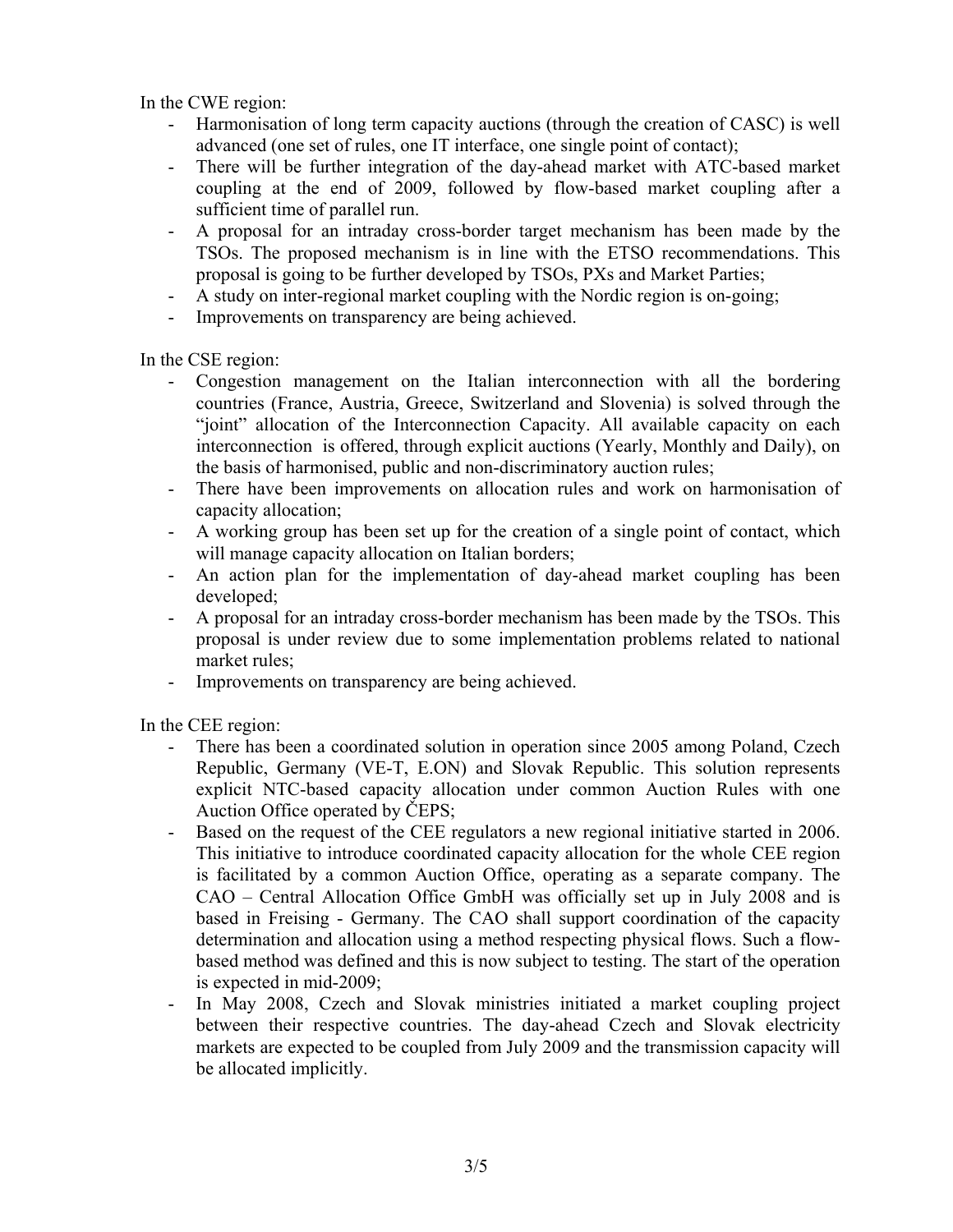In the SEE region:

- A flow based co-ordinated method for explicit auctions is under review for the region;
- A dry run for flow-based co-ordinated auctions has been done and the TSOs are acting consecutively as SEE CAO;
- A non-binding MoU for the establishment of the CAO in the region has been elaborated;
- There are ongoing improvements on transparency.

In the SWE region:

- The main challenge is the launch of long-term explicit auctions on the Spanish-Portuguese interconnection in order to be fully compliant with the CM Guidelines. Although the report mentions that they are already in place, the implementation of the auctions is pending since the end of 2007;
- Once implemented, the next step is the harmonisation and integration of the longterm explicit auction systems within the region. TSOs have already presented a proposal on this;
- With regard to day-ahead allocation between France and Spain, the introduction of market coupling between MIBEL and CWE markets is now under review;
- There are ongoing improvements on transparency.

In the Nordic region:

- Market coupling between Denmark and Germany is being implemented. It was introduced on 29<sup>th</sup> September 2008 but it was necessary to temporarily suspend it due to problems with the optimisation algorithms. The restart is expected in the Q1/ 2009;
- Baltic Cable between Sweden and Germany has announced that they will introduce market coupling using the same solution. This will be implemented after the coupling has been re-established;
- A study on how to couple the Nordic and CWE regions is currently being undertaken;
- An intraday platform, offering capacity on the interconnector between Denmark and Germany was introduced in June 2008. The trade of energy takes place outside the platform;
- It has been suggested that an intraday market (Elbas) be implemented in Norway in January 2009, subject to approval of the Norwegian Regulating Authority.
- Forerunner on transparency.

# **V. Clarification Questions**

Section 3.1

Provision of Information on Interconnection capacities: Has there been any consultation/ explanation by the NRAs where information differs on different sides of the border?

#### Section 4.6

There are still ongoing European discussions how to cover costs for guaranteeing firmness. An amendment of the CM Guidelines shall clarify this issue.

Section 6.1.11